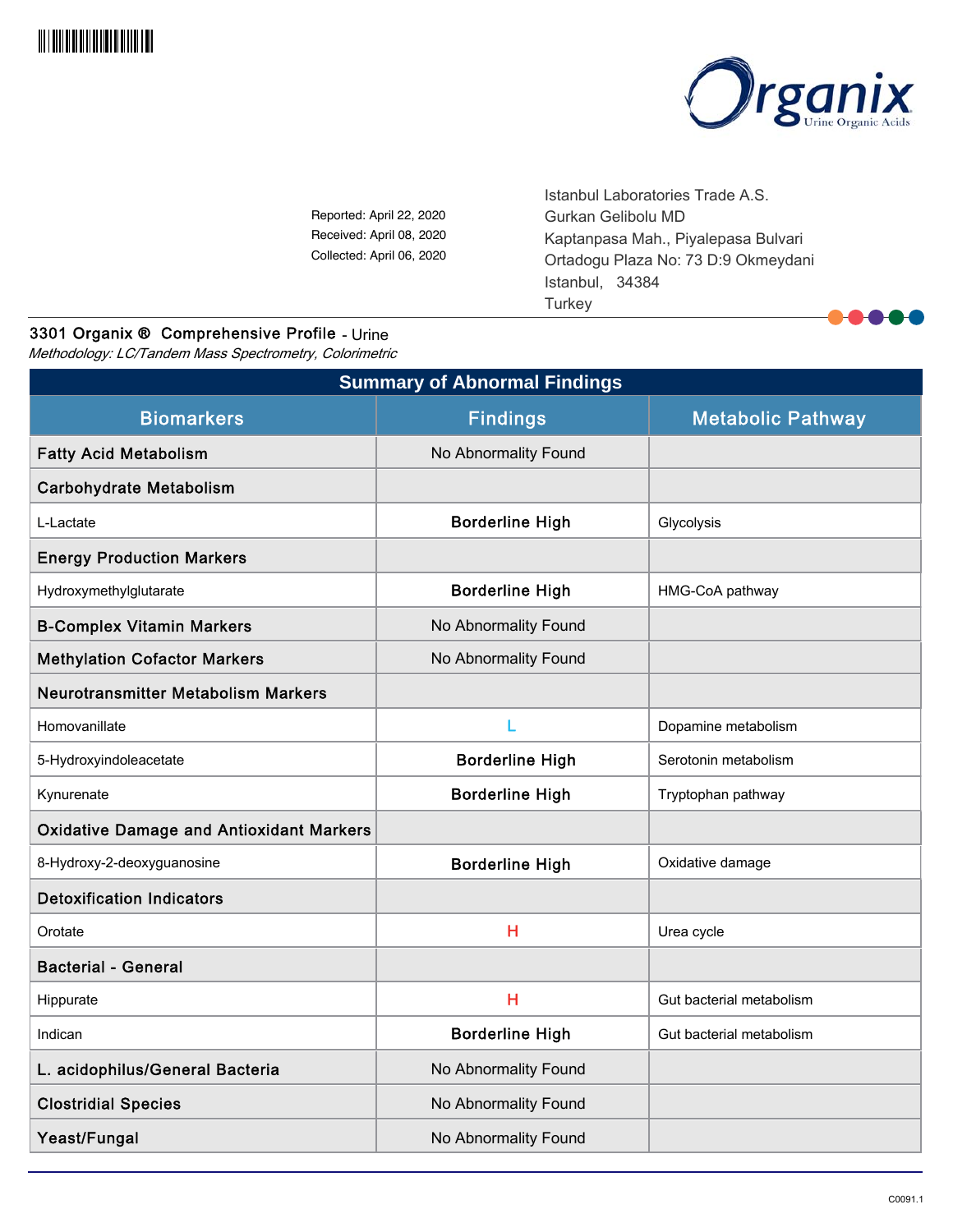

#### 3425 Corporate Way Duluth, GA 30096

|    |                                                                                                       | Reported: April 22, 2020<br>Received: April 08, 2020<br>Collected: April 06, 2020                                           |                         |     | Istanbul Laboratories Trade A.S.<br>Gurkan Gelibolu MD<br>Kaptanpasa Mah., Piyalepasa Bulvari<br>Ortadogu Plaza No: 73 D:9 Okmeydani<br>Istanbul, 34384<br>Turkey |     |         |                        |  |
|----|-------------------------------------------------------------------------------------------------------|-----------------------------------------------------------------------------------------------------------------------------|-------------------------|-----|-------------------------------------------------------------------------------------------------------------------------------------------------------------------|-----|---------|------------------------|--|
|    | 3301 Organix® Comprehensive Profile - Urine<br>Methodology: LC/Tandem Mass Spectrometry, Colorimetric |                                                                                                                             |                         |     |                                                                                                                                                                   |     |         |                        |  |
|    | This report is not intended for the diagnosis of neonatal inborn errors of metabolism.                |                                                                                                                             |                         |     |                                                                                                                                                                   |     |         |                        |  |
|    | Ranges: Ages 13 and over                                                                              | <b>Results</b><br>mcg/mg creatinine                                                                                         | 1st                     | 2nd | <b>QUINTILE DISTRIBUTION</b><br>3rd                                                                                                                               | 4th | 5th     | 95% Reference<br>Range |  |
|    |                                                                                                       |                                                                                                                             | <b>Nutrient Markers</b> |     |                                                                                                                                                                   |     |         |                        |  |
|    | <b>Fatty Acid Metabolism</b><br>(Carnitine & B2)                                                      |                                                                                                                             |                         |     |                                                                                                                                                                   |     | 6.2     |                        |  |
| 1. | Adipate                                                                                               | 1.3                                                                                                                         |                         |     |                                                                                                                                                                   |     |         | $= 11.1$               |  |
| 2. | Suberate                                                                                              | 0.4                                                                                                                         |                         |     |                                                                                                                                                                   |     | 2.1     | $= 4.6$                |  |
| 3. | Ethylmalonate                                                                                         | 1.6                                                                                                                         |                         |     |                                                                                                                                                                   |     | 3.6     | $= 6.3$                |  |
|    | <b>Carbohydrate Metabolism</b><br>(B1, B3, Cr, Lipoic Acid, CoQ10)                                    |                                                                                                                             |                         |     |                                                                                                                                                                   |     | 3.9     |                        |  |
| 4. | Pyruvate                                                                                              | $\n  $                                                                                                                      |                         |     |                                                                                                                                                                   |     |         | $= 6.4$                |  |
| 5. | L-Lactate                                                                                             | 10.4                                                                                                                        |                         |     |                                                                                                                                                                   |     | 8.5     | $0.6 - 16.4$           |  |
| 6. | β-Hydroxybutyrate                                                                                     | <dl< td=""><td></td><td></td><td></td><td></td><td>2.1</td><td><math>= 9.9</math></td></dl<>                                |                         |     |                                                                                                                                                                   |     | 2.1     | $= 9.9$                |  |
|    | <b>Energy Production (Citric Acid Cycle)</b><br>(B Comp., CoQ10, Amino Acids, Mg)                     |                                                                                                                             |                         |     |                                                                                                                                                                   |     | 601     |                        |  |
| 7. | Citrate                                                                                               | 312                                                                                                                         |                         |     |                                                                                                                                                                   |     |         | 56 - 987               |  |
| 8. | Cis-Aconitate                                                                                         | 35                                                                                                                          |                         |     |                                                                                                                                                                   |     | 51      | $18 - 78$              |  |
| 9. | Isocitrate                                                                                            | 72                                                                                                                          |                         |     |                                                                                                                                                                   |     | 98      | $39 - 143$             |  |
|    | 10. a-Ketoglutarate                                                                                   | 12.8                                                                                                                        |                         |     |                                                                                                                                                                   |     | 19.0    | $= 35.0$               |  |
|    | 11. Succinate                                                                                         | 7.4                                                                                                                         |                         |     |                                                                                                                                                                   |     | 11.6    | $= 20.9$               |  |
|    |                                                                                                       |                                                                                                                             |                         |     |                                                                                                                                                                   |     | 0.59    |                        |  |
|    | 12. Fumarate                                                                                          | <dl< td=""><td></td><td></td><td></td><td></td><td><math display="inline">1.4</math></td><td><math>= 1.35</math></td></dl<> |                         |     |                                                                                                                                                                   |     | $1.4$   | $= 1.35$               |  |
|    | 13. Malate                                                                                            | 0.3                                                                                                                         |                         |     |                                                                                                                                                                   |     | $3.6\,$ | $= 3.1$                |  |
|    | 14. Hydroxymethylglutarate                                                                            | 3.8                                                                                                                         |                         |     |                                                                                                                                                                   |     | ┶       | $= 5.1$                |  |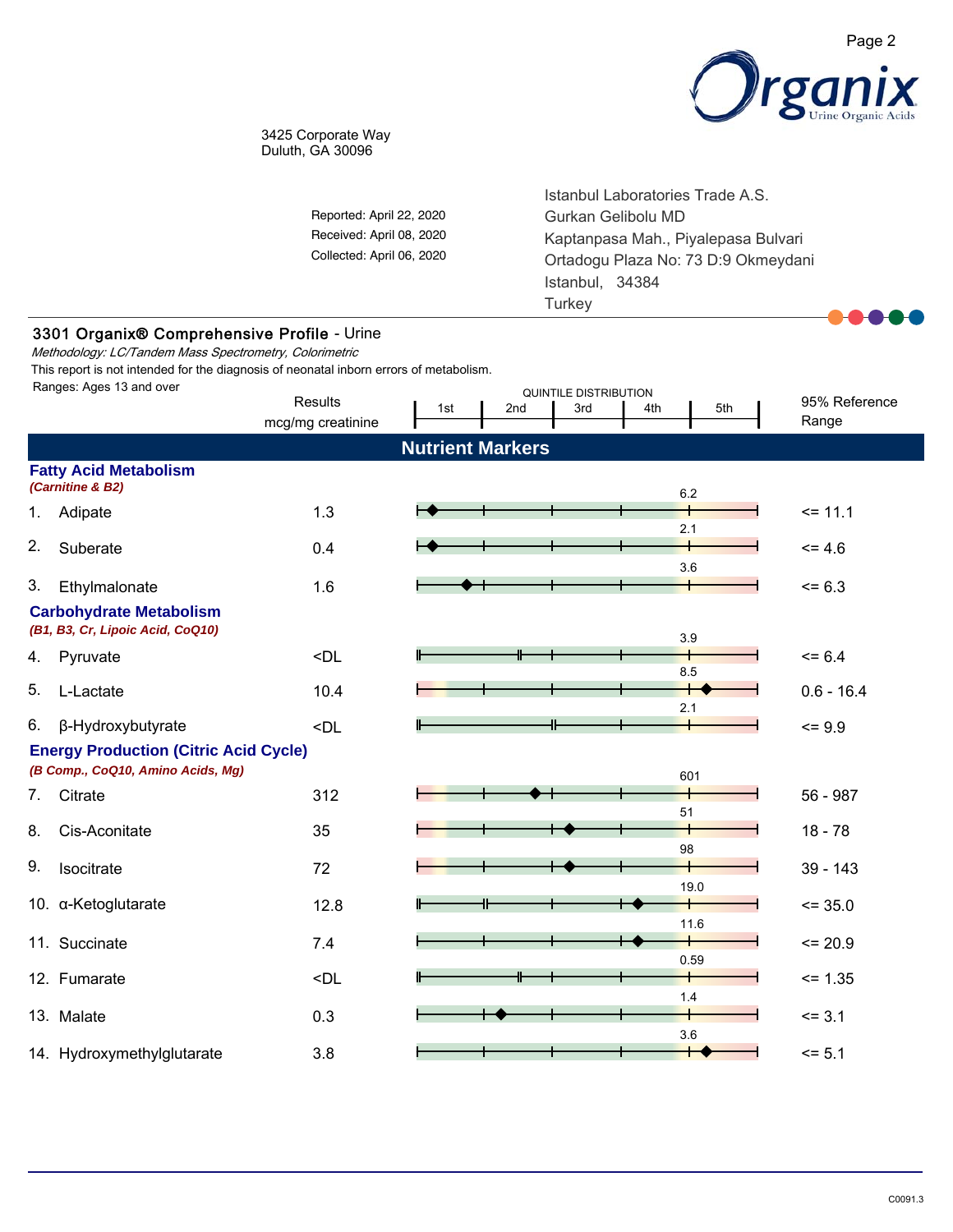

### 3301 Organix® Comprehensive Profile - Urine

Methodology: LC/Tandem Mass Spectrometry, Colorimetric

This report is not intended for the diagnosis of neonatal inborn errors of metabolism.

Ranges: Ages 13 and over

| <b>Nutrient Markers</b><br><b>B-Complex Vitamin Markers</b><br>(B1, B2, B3, B5, B6, Biotin)<br>0.25<br>15. α-Ketoisovalerate<br>0.19<br>$= 0.49$<br>0.34<br>16. α-Ketoisocaproate<br>0.08<br>$= 0.52$<br>0.38<br>╄<br>0.13<br>$= 1.10$<br>17. α-Keto-β-Methylvalerate<br>0.34<br>18. Xanthurenate<br>0.28<br>$= 0.46$<br>7.6<br>19. β-Hydroxyisovalerate<br>4.6<br>$= 11.5$<br><b>Methylation Cofactor Markers</b><br>(B12, Folate)<br>1.7<br>0.4<br>$= 2.3$<br>20. Methylmalonate<br>1.2<br>21. Formiminoglutamate<br>0.3<br>$\le$ 2.2<br><b>Cell Regulation Markers</b><br><b>Neurotransmitter Metabolism Markers</b><br>(Tyrosine, Tryptophan, B6, Antioxidants)<br>1.6<br>3.9<br>3.0<br>22. Vanilmandelate<br>$1.2 - 5.3$<br>1.9<br>5.7<br>23. Homovanillate<br>1.1<br>$1.4 - 7.6$<br>L<br>2.1<br>5.6<br>5.6<br>$1.6 - 9.8$<br>24. 5-Hydroxyindoleacetate<br>1.0<br>1.0<br>$= 1.5$<br>25. Kynurenate<br>4.0<br>2.5<br>26. Quinolinate<br>$= 5.8$<br>8.0<br>27. Picolinate<br>5.0<br>$2.8 - 13.5$<br><b>Oxidative Damage and Antioxidant Markers</b><br>(Vitamin C and Other Antioxidants)<br>0.39<br>28. p-Hydroxyphenyllactate |  | Results<br>mcg/mg creatinine | 1st | 2nd | <b>QUINTILE DISTRIBUTION</b><br>3rd | 4th<br>5th | 95% Reference<br>Range |
|-------------------------------------------------------------------------------------------------------------------------------------------------------------------------------------------------------------------------------------------------------------------------------------------------------------------------------------------------------------------------------------------------------------------------------------------------------------------------------------------------------------------------------------------------------------------------------------------------------------------------------------------------------------------------------------------------------------------------------------------------------------------------------------------------------------------------------------------------------------------------------------------------------------------------------------------------------------------------------------------------------------------------------------------------------------------------------------------------------------------------------------|--|------------------------------|-----|-----|-------------------------------------|------------|------------------------|
|                                                                                                                                                                                                                                                                                                                                                                                                                                                                                                                                                                                                                                                                                                                                                                                                                                                                                                                                                                                                                                                                                                                                     |  |                              |     |     |                                     |            |                        |
|                                                                                                                                                                                                                                                                                                                                                                                                                                                                                                                                                                                                                                                                                                                                                                                                                                                                                                                                                                                                                                                                                                                                     |  |                              |     |     |                                     |            |                        |
|                                                                                                                                                                                                                                                                                                                                                                                                                                                                                                                                                                                                                                                                                                                                                                                                                                                                                                                                                                                                                                                                                                                                     |  |                              |     |     |                                     |            |                        |
|                                                                                                                                                                                                                                                                                                                                                                                                                                                                                                                                                                                                                                                                                                                                                                                                                                                                                                                                                                                                                                                                                                                                     |  |                              |     |     |                                     |            |                        |
|                                                                                                                                                                                                                                                                                                                                                                                                                                                                                                                                                                                                                                                                                                                                                                                                                                                                                                                                                                                                                                                                                                                                     |  |                              |     |     |                                     |            |                        |
|                                                                                                                                                                                                                                                                                                                                                                                                                                                                                                                                                                                                                                                                                                                                                                                                                                                                                                                                                                                                                                                                                                                                     |  |                              |     |     |                                     |            |                        |
|                                                                                                                                                                                                                                                                                                                                                                                                                                                                                                                                                                                                                                                                                                                                                                                                                                                                                                                                                                                                                                                                                                                                     |  |                              |     |     |                                     |            |                        |
|                                                                                                                                                                                                                                                                                                                                                                                                                                                                                                                                                                                                                                                                                                                                                                                                                                                                                                                                                                                                                                                                                                                                     |  |                              |     |     |                                     |            |                        |
|                                                                                                                                                                                                                                                                                                                                                                                                                                                                                                                                                                                                                                                                                                                                                                                                                                                                                                                                                                                                                                                                                                                                     |  |                              |     |     |                                     |            |                        |
|                                                                                                                                                                                                                                                                                                                                                                                                                                                                                                                                                                                                                                                                                                                                                                                                                                                                                                                                                                                                                                                                                                                                     |  |                              |     |     |                                     |            |                        |
|                                                                                                                                                                                                                                                                                                                                                                                                                                                                                                                                                                                                                                                                                                                                                                                                                                                                                                                                                                                                                                                                                                                                     |  |                              |     |     |                                     |            |                        |
|                                                                                                                                                                                                                                                                                                                                                                                                                                                                                                                                                                                                                                                                                                                                                                                                                                                                                                                                                                                                                                                                                                                                     |  |                              |     |     |                                     |            |                        |
|                                                                                                                                                                                                                                                                                                                                                                                                                                                                                                                                                                                                                                                                                                                                                                                                                                                                                                                                                                                                                                                                                                                                     |  |                              |     |     |                                     |            |                        |
|                                                                                                                                                                                                                                                                                                                                                                                                                                                                                                                                                                                                                                                                                                                                                                                                                                                                                                                                                                                                                                                                                                                                     |  |                              |     |     |                                     |            |                        |
|                                                                                                                                                                                                                                                                                                                                                                                                                                                                                                                                                                                                                                                                                                                                                                                                                                                                                                                                                                                                                                                                                                                                     |  |                              |     |     |                                     |            |                        |
|                                                                                                                                                                                                                                                                                                                                                                                                                                                                                                                                                                                                                                                                                                                                                                                                                                                                                                                                                                                                                                                                                                                                     |  |                              |     |     |                                     |            |                        |
|                                                                                                                                                                                                                                                                                                                                                                                                                                                                                                                                                                                                                                                                                                                                                                                                                                                                                                                                                                                                                                                                                                                                     |  |                              |     |     |                                     |            |                        |
|                                                                                                                                                                                                                                                                                                                                                                                                                                                                                                                                                                                                                                                                                                                                                                                                                                                                                                                                                                                                                                                                                                                                     |  |                              |     |     |                                     |            |                        |
| 5.3                                                                                                                                                                                                                                                                                                                                                                                                                                                                                                                                                                                                                                                                                                                                                                                                                                                                                                                                                                                                                                                                                                                                 |  | 0.17                         |     |     |                                     |            | $= 0.66$               |
| 29. 8-Hydroxy-2-deoxyguanosine<br>5.3<br>$= 7.6$<br>(Units for 8-hydroxy-2-dexoyguanosine are ng/mg creatinine)                                                                                                                                                                                                                                                                                                                                                                                                                                                                                                                                                                                                                                                                                                                                                                                                                                                                                                                                                                                                                     |  |                              |     |     |                                     |            |                        |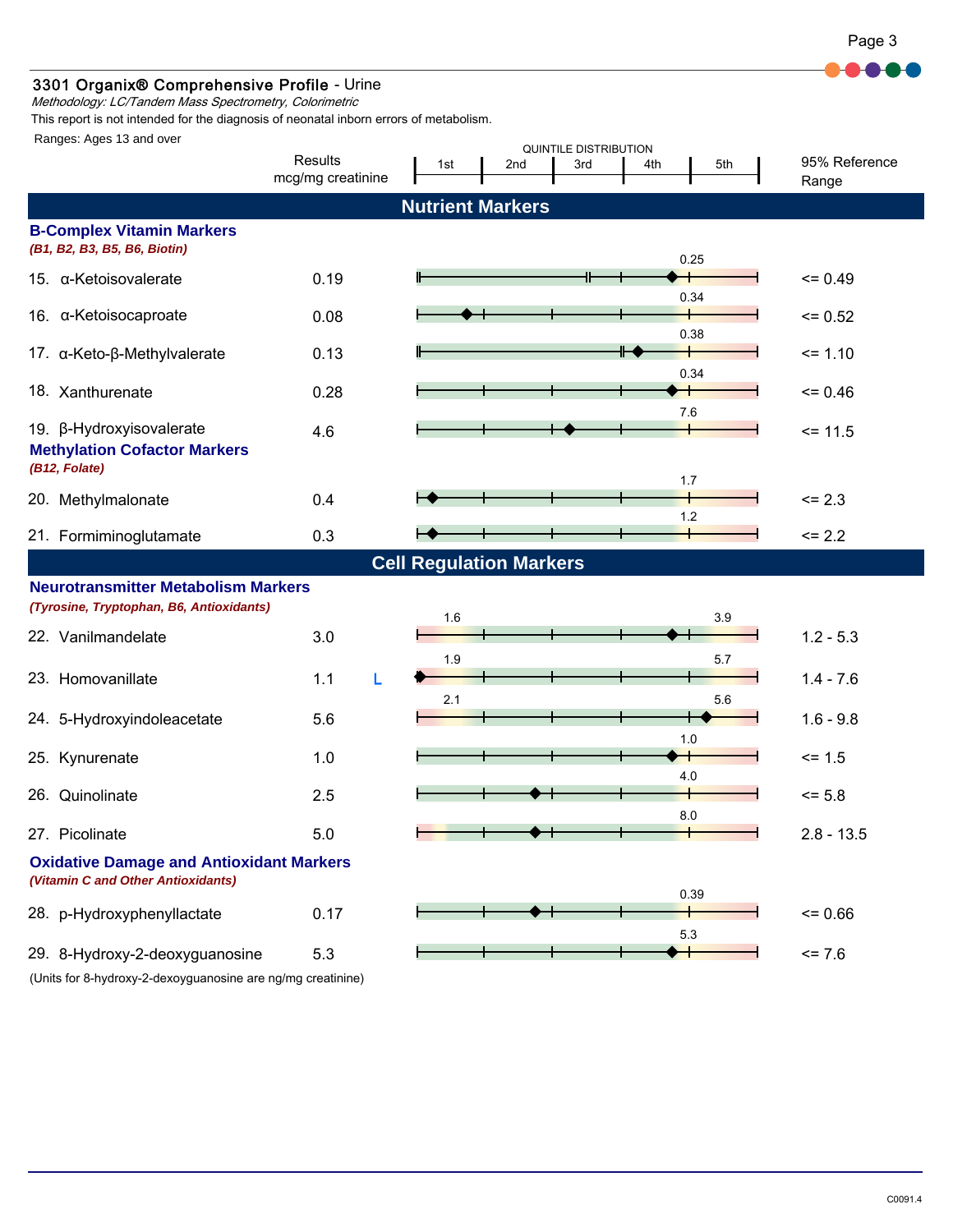

## 3301 Organix® Comprehensive Profile - Urine

Methodology: LC/Tandem Mass Spectrometry, Colorimetric

Ranges: Ages 13 and over This report is not intended for the diagnosis of neonatal inborn errors of metabolism.

| Ranges. Ages to and Over           |                                                                                           |     |                                     | <b>QUINTILE DISTRIBUTION</b> |          |                        |
|------------------------------------|-------------------------------------------------------------------------------------------|-----|-------------------------------------|------------------------------|----------|------------------------|
|                                    | Results<br>mcg/mg creatinine                                                              | 1st | 2nd                                 | 3rd<br>4th                   | 5th      | 95% Reference<br>Range |
|                                    |                                                                                           |     | <b>Toxicants and Detoxification</b> |                              |          |                        |
| <b>Detoxification Indicators</b>   |                                                                                           |     |                                     |                              |          |                        |
| (Arg, NAC, Met, Mg, Antioxidants)  |                                                                                           |     |                                     |                              | 0.084    |                        |
| 30. 2-Methylhippurate              | 0.033                                                                                     |     |                                     |                              | 0.69     | $= 0.192$              |
| Orotate<br>31.                     | н<br>1.09                                                                                 |     |                                     |                              | 6.3      | $= 1.01$               |
| 32. Glucarate                      | 5.4                                                                                       |     |                                     | ⊣                            |          | $= 10.7$               |
| 33. a-Hydroxybutyrate              | <dl< td=""><td></td><td></td><td>59</td><td>0.3</td><td><math>= 0.9</math></td></dl<>     |     |                                     | 59                           | 0.3      | $= 0.9$                |
| Pyroglutamate<br>34.               | 36                                                                                        |     |                                     |                              |          | $28 - 88$              |
| 35. Sulfate                        | 1,915                                                                                     | 958 |                                     |                              | 2,347    | 690 - 2,988            |
|                                    | <b>Compounds of Bacterial or Yeast/Fungal Origin</b>                                      |     |                                     |                              |          |                        |
| <b>Bacterial - General</b>         |                                                                                           |     |                                     |                              | 0.6      |                        |
| 36. Benzoate                       | <dl< td=""><td></td><td></td><td></td><td>╫<br/>548</td><td><math>= 9.3</math></td></dl<> |     |                                     |                              | ╫<br>548 | $= 9.3$                |
| 37. Hippurate                      | 1,860<br>н                                                                                |     |                                     |                              | 0.11     | $= 1,070$              |
| 38. Phenylacetate                  | <dl< td=""><td></td><td></td><td></td><td></td><td><math>= 0.18</math></td></dl<>         |     |                                     |                              |          | $= 0.18$               |
| 39. Phenylpropionate               | <dl< td=""><td></td><td></td><td></td><td></td><td><math>= 0.06</math></td></dl<>         |     |                                     |                              |          | $= 0.06$               |
| 40. p-Hydroxybenzoate              | 0.2                                                                                       |     |                                     | 19                           | 1.1      | $= 1.8$                |
| 41. p-Hydroxyphenylacetate         | 10                                                                                        |     |                                     |                              |          | $= 34$                 |
| 42. Indican                        | 67                                                                                        |     |                                     | 64                           | 0.73     | $= 90$                 |
| 43. Tricarballylate                | 0.51                                                                                      |     |                                     |                              |          | $= 1.41$               |
| L. acidophilus / General Bacterial |                                                                                           |     |                                     |                              | 2.0      |                        |
| 44. D-Lactate                      | 0.4                                                                                       |     |                                     |                              |          | $= 4.1$                |
| <b>Clostridial Species</b>         |                                                                                           |     |                                     |                              |          |                        |
| 45. 3,4-Dihydroxyphenylpropionate  | <dl< td=""><td></td><td></td><td></td><td></td><td><math>= 0.05</math></td></dl<>         |     |                                     |                              |          | $= 0.05$               |
| <b>Yeast / Fungal</b><br>36        |                                                                                           |     |                                     |                              |          |                        |
| 46. D-Arabinitol                   | 16                                                                                        |     |                                     |                              |          | $= 73$                 |

Creatinine =  $155 \text{ mg/dL}$ 

 $\n <$ DL = less than detection limit

>UL = greater than upper linearity limit

Lab Comments

\*\*Requisition/Sample labeling discrepancy noted. Ordering physician has been contacted and authorizes testing to be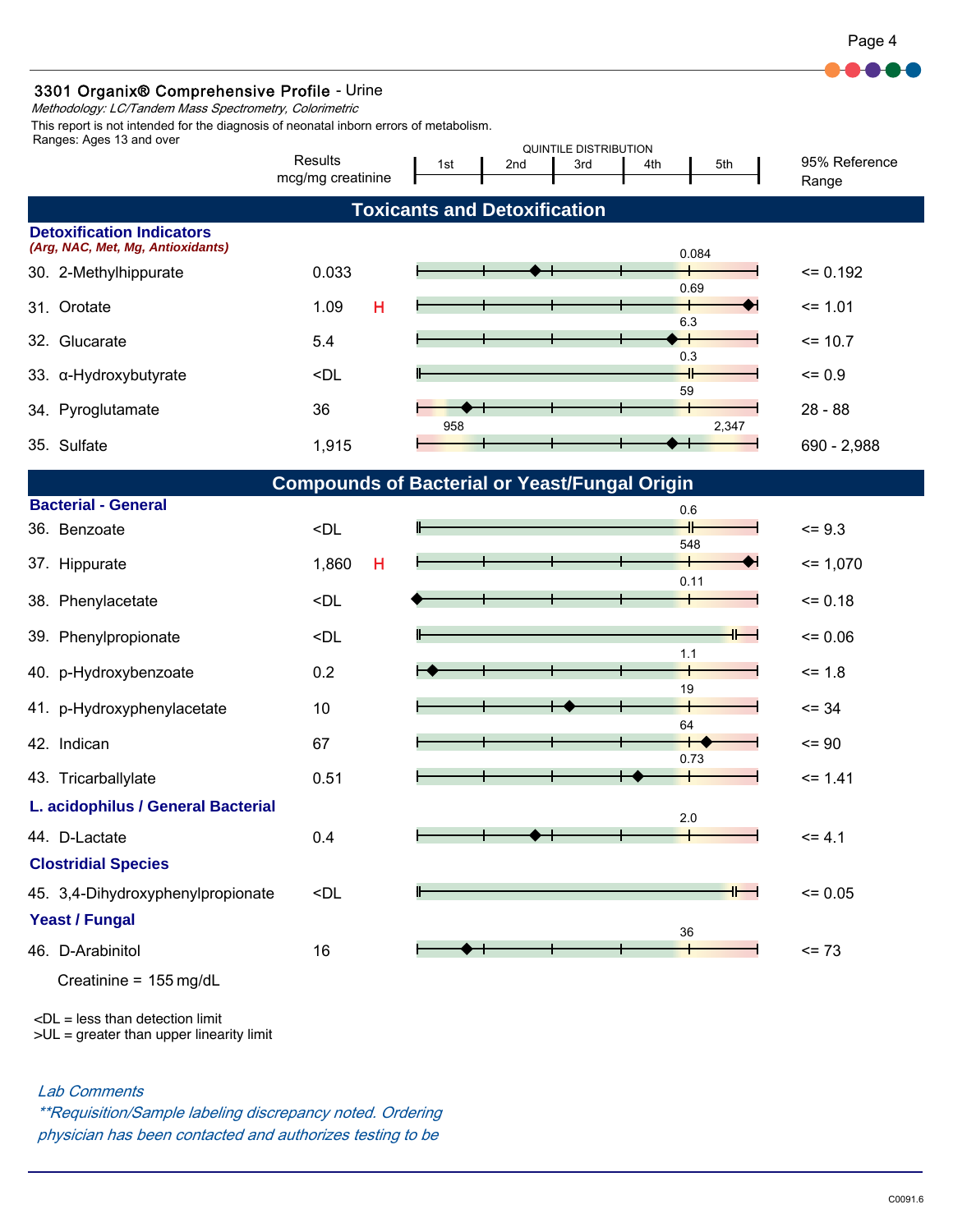

# *Commentary*

### performed. 04/09/2020 ar1

This test has been developed and its performance characteristics determined by Genova Diagnostics, Inc. It has not been cleared by the U.S. Food and Drug Administration.